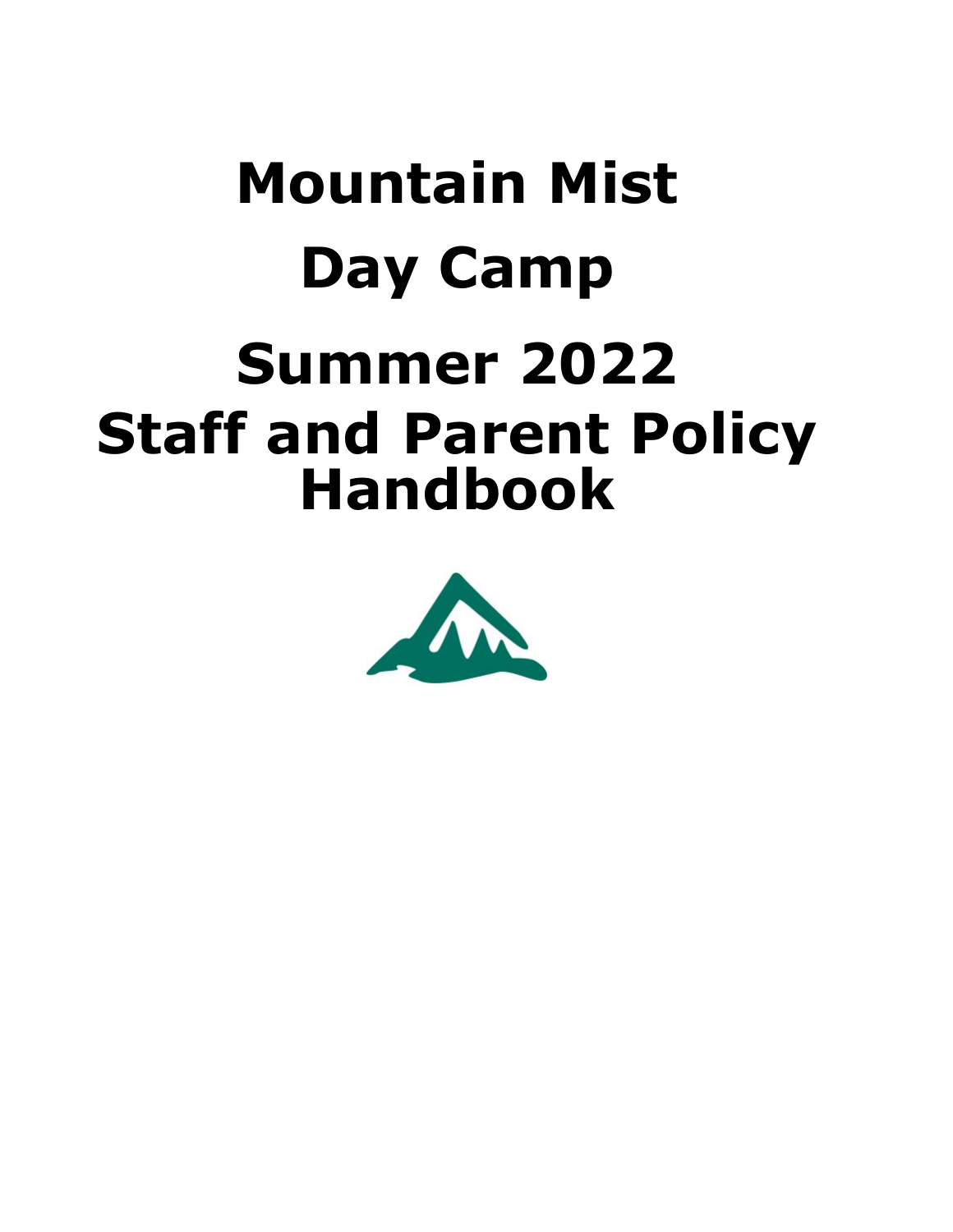## **FREQUENTLY ASKED QUESTIONS**

- 1. **What guidelines is the Meriden YMCA Mountain Mist Day Camp staff following to plan for this summer?** Mountain Mist Day Camp is following all guidelines and requirements from federal, state, and local governments as well as the YMCA including: the Center for Disease Control (CDC), Connecticut Office of Early Childhood (OEC), State of Connecticut Department of Public Health, YUSA.
- 2. **Will there be bus service?** Yes. Here is what you need to know:There is a camp counselor on every bus.There is a maximum of fifty-two riders per bus, two per seat. Masks are required on the bus. Registrations for the bus service are first come, first served. Please review the bus schedules to find your child's bus name and stop before you register.
- 3. **What will group sizes be and how will camp implement social tracing?** Our camper groups will be 10 -14 and campers. Some activities will have a few more groups of 14 campers of the same age group, but always within the social distancing guidelines recommended by the health department and CDC.
- 4. **What will happen if a camper presents flu-like symptoms?** The camper will go to the nurse station to visit one of the nurses. They then would be relocated to a cabin for isolation. The nurse, wearing upgraded protective equipment, will ask campers questions and take their temperature. If the camper has a temperature over 100.4 or presents any of the symptoms listed as potentially having a flu-like illness, the emergency contact will be contacted immediately and the child will need to be picked up as soon as possible.
- 5. **What will camp do if a camper tests positive for COVID-19?** If a camper tests positive, we will follow the current guidelines recommended by the health department and CDC.

## 6. **What is required of counselors to help keep our campers safe?**

- Counselors will be instructed and trained on the current and proper cleaning and sanitizing method meeting the current CDC guidelines of intensifying cleaning, disinfection and ventilation.
- Counselors will have access to and wear the necessary PPE throughout the day, as well as wash hands, covering coughs and sneezes, etc. meeting the current CDC guidelines of promoting healthy hygiene practices.
- Counselors will wear masks for indoor activities and on the bus if recommended.

## 7. **What is expected of campers?**

- Campers will wear masks for indoor activities and on the bus if recommended. Masks are not needed for outdoor activities.
- Campers will be instructed and trained on the current and proper cleaning, movement and social distancing methods. Meeting the current CDC guidelines of intensifying cleaning, disinfection and ventilation, and of promoting healthy hygiene practices.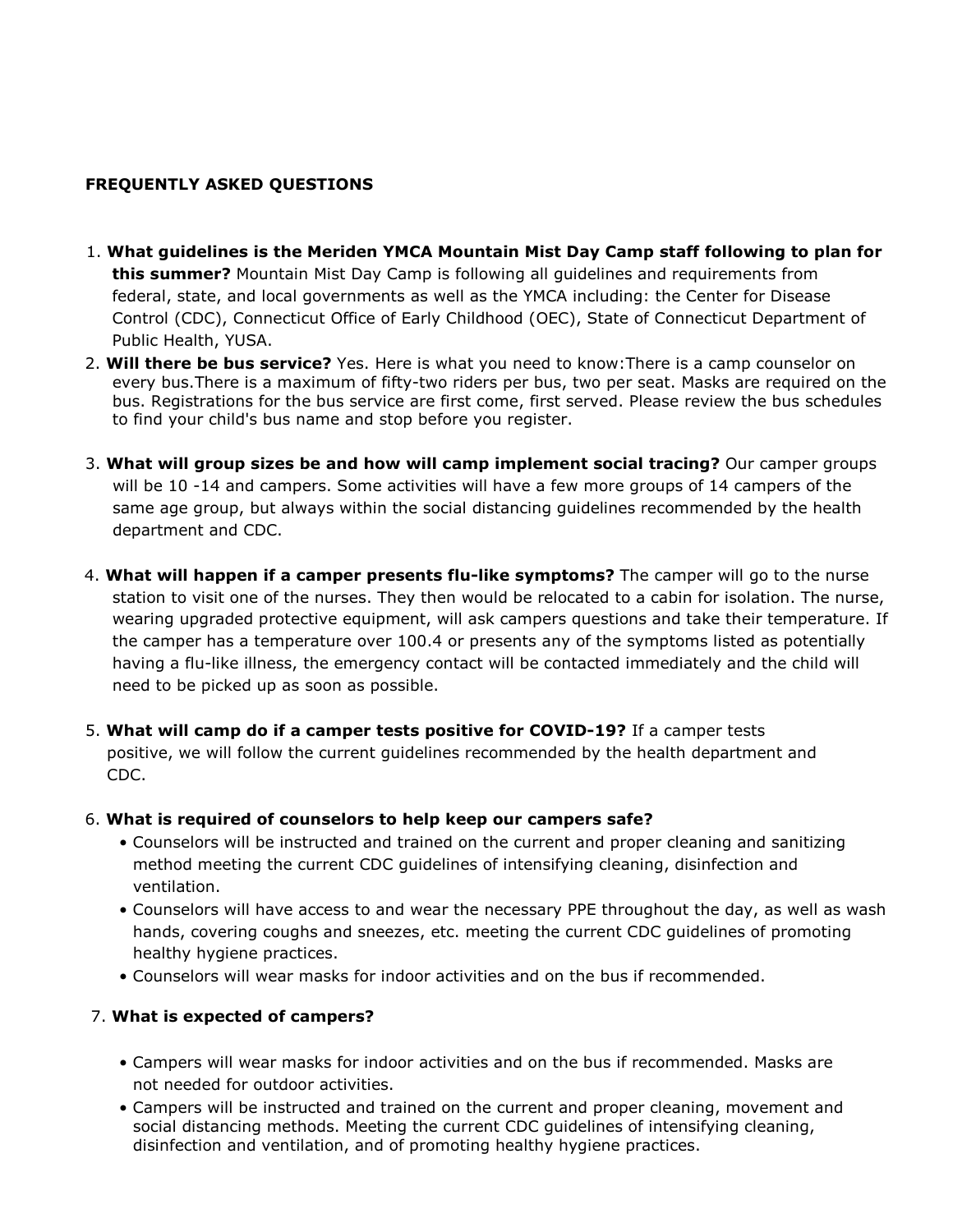• Campers will be instructed and directed on expected camp behavior meeting the current CDC guidelines of protecting children and staff

#### 8. **How will social distancing guidelines be followed at camp?**

- Between groups Our camp has enough space and walking areas within its locations (Approx. 50-70 feet between camp sites) to meet the current CDC guidelines of enhanced social distancing and restricting mixing of groups.
- Within groups Campers will be instructed and directed on expected camp behavior meeting the current CDC guidelines of protecting children and staff.
- We will continue to educate them on the CDC guidelines and ask that you continue to remind them of these at home.
- In the pool Research doesn't show any evidence of transference in the water, however, we will follow guidelines recommended by the health department and CDC.
- 9. **What can I do as a parent to prepare my child for camp this summer?** We all want camp to be a positive experience! We want the kids to make friends, go on adventures, learn more about themselves, others and their world while having a blast outside! How you can help is by discussing: good hygiene such as proper hand washing, social distancing (avoid hitting, tackling or hanging on others) and most importantly not touching their face. We are promoting healthy habits and we appreciate your help.
- 10. **Can we request that our camper be with a friend in the same group**? Yes and we will do our best to accommodate your request.
- 11. **Will the campers have fun at camp?** Camp is about experiencing safe, fun adventures while making friends in an amazing place! We are committed to keeping kids safe as our first priority. This summer we added things to make sure campers and staff wash and sanitize their hands between each activity. We are committed to creating magical experiences that make great memories for the kids

## **RAIN DAYS**

• At Mountain Mist we call rain liquid sunshine! We do everything we can to have fun on a rainy day!

● We will closely monitor the weather forecasts daily and announce any cancellation at 5 AM - CANCELLATION WILL BE POSTED ON REMIND, WEB PAGE, FACEBOOK, INSTAGRAM, AND AN ALL CALL AND TEXT CALL WILL BE MADE

● We will utilize all pavilion space in sudden or threatening weather. SAFETY IS FIRST!

● If severe weather requires us to close camp early (like when schools close early for a similar situation), we will call parents and guardians to pick up their camper.

● CANCELLATIONS WILL BE POSTED ON REMIND, WEB PAGE, FACEBOOK, INSTAGRAM, AND AN ALL CALL AND TEXT CALL WILL BE MADE

● **Rainy days are not prorated or refunded**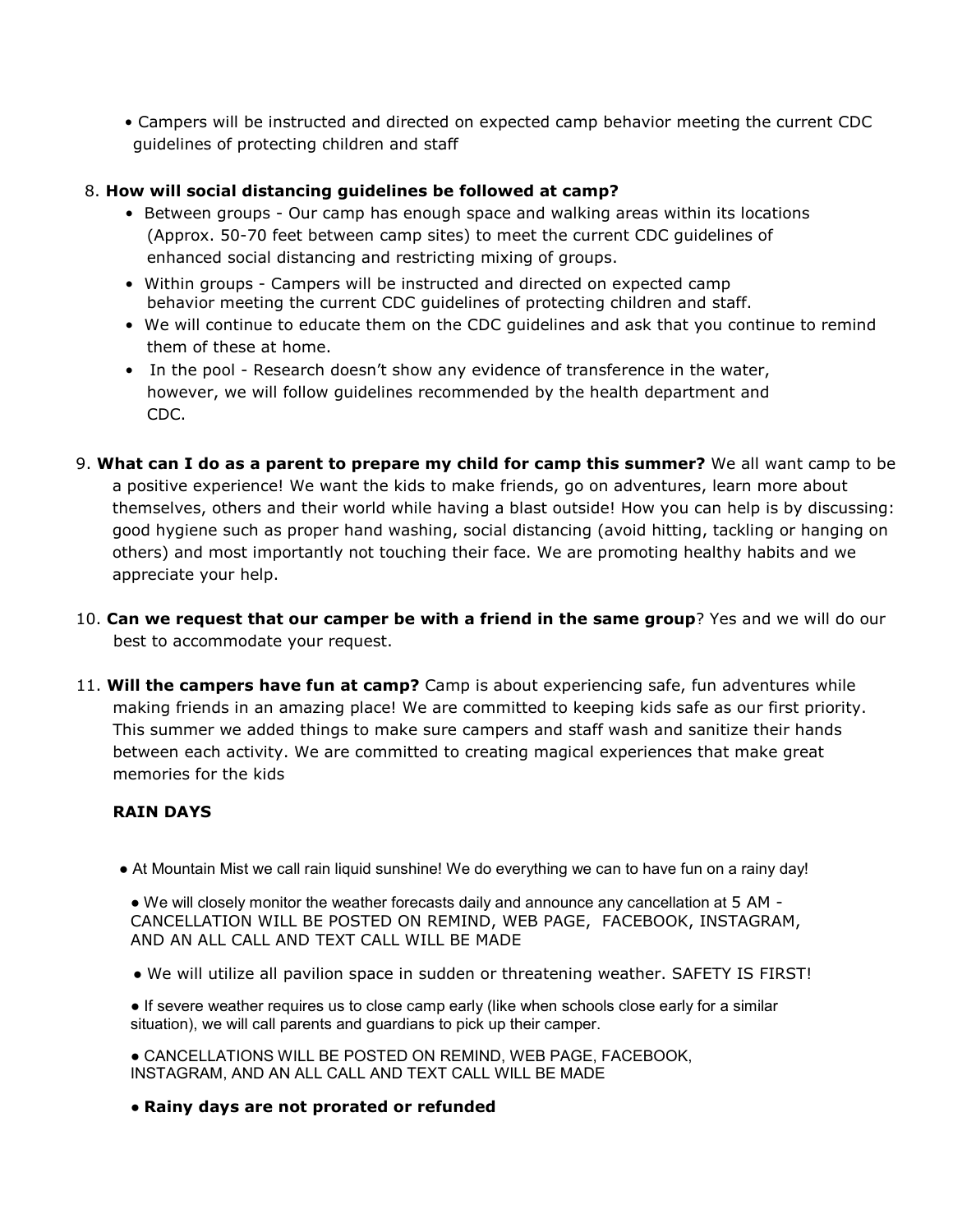#### **RIDING LESSONS**

- **a.** No more than 12 campers in an arena at one time
- **b**. Campers are assigned to and ride only one horse for the whole week at camp
- **c.** Campers have the same riding instructor throughout the session
- **d.** Long pants are mandatory to eliminate skin contact on saddles

#### **Before Lesson:**

**a.** All campers will hang up their backpacks on hooks provided for each program area at the barn

**b.** Campers will go with staff members to the hand washing station and wash hands for

a minimum of 20 seconds. Staff will also wash their hands.

**c.** Campers will then sanitize their hands at the sanitation station. Staff will also sanitize their hands.

## **During Lesson:**

**a.** Staff members will help all children mount their horses after performing safety checks.

**b.** During the lesson, if a staff member needs to help a camper hold the reins, put foot in stirrup properly, or make other adjustments, the staff member will try to only touch the camper's gloves or clothing as needed.

**c.** If a camper needs assistance with a horse, the staff member will touch the horse's halter to help lead, steer, stop, start or trot.

**d.** Campers will never be within 6 feet of each other while mounted due to the nature of riding a horse and keeping safe spacing between horses

**e.** If a camper gets nervous or needs to dismount for any reason during the lesson, the staff member will help the child dismount and leadership team members will take the child and horse out of the arena, take off the gloves, and have the camper wash and sanitize their hands. The camper's helmet will be wiped down with a disinfectant and put away. The horse will be put back in its stall before the leadership members gloves are taken off.

## **After Lesson:**

**a.** Staff members will help all children dismount and have kids stand in the middle of the arena, or designated areas, 6 feet apart.

**b.** The staff member will take the children to the helmet cleaning area and all riding helmets will be sanitized and put away.

**c.** The campers will then wash and sanitize their hands.

## **Tack and Barn Cleaning (Daily):**

**a.** Every evening after day camp has checked out, during evening chores, all saddles will be put away and sprayed to disinfect and clean

**b**. Saddle pads and blankets will be left on the stall hooks to dry and to allow saddles to dry

**c.** All bridles will be hung up, disinfected and cleaned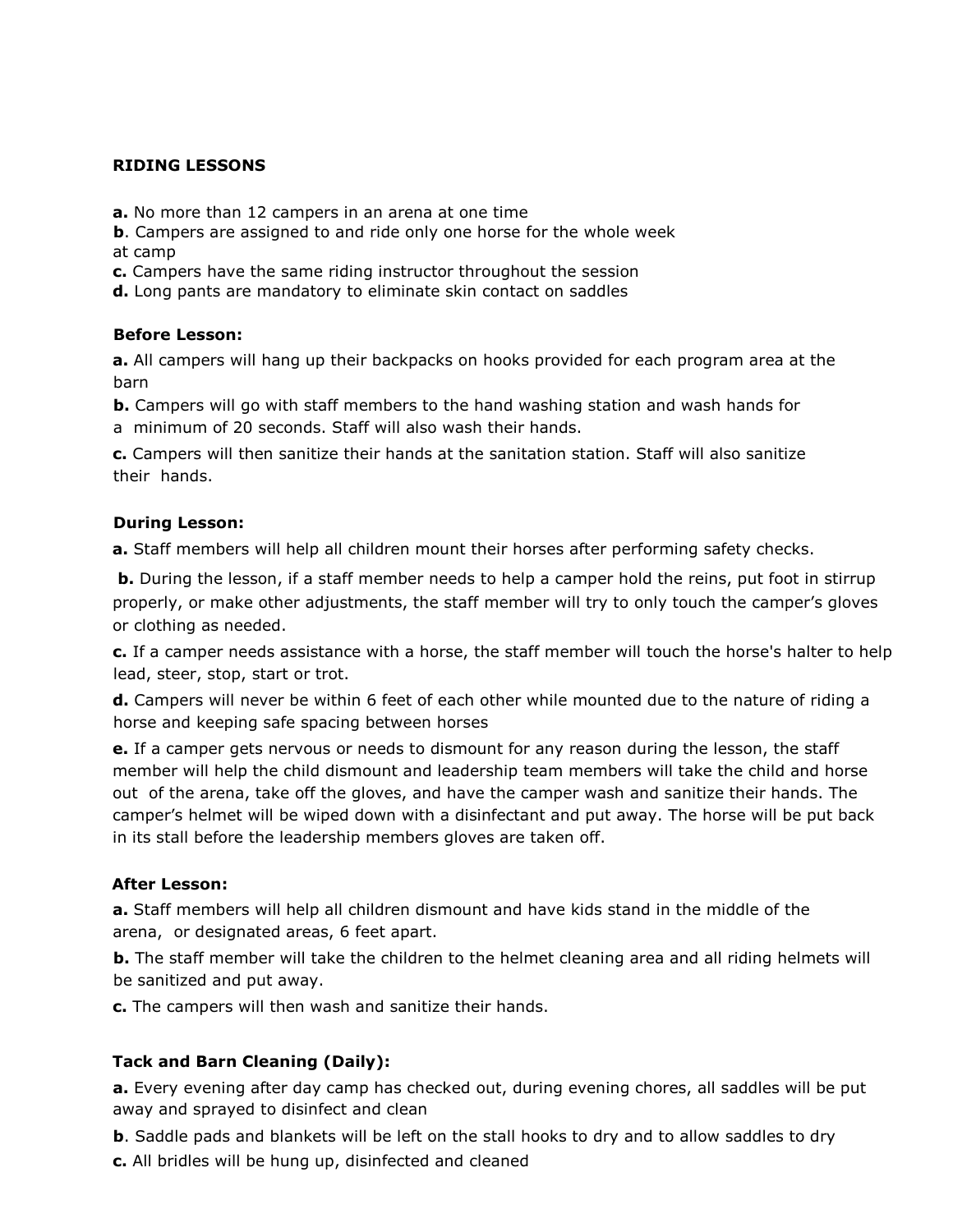- **d**. All lead ropes will be hung up, disinfected and cleaned
- **e**. All brushes and horsemanship equipment will be disinfected and cleaned

**f.** All commonly touched surfaces, such as stall door hooks, office doors and tack room doors will be disinfected and wiped down

#### **Horsemanship Lesson**

**a.** No more than 12 campers in a horsemanship lesson at one time

**b.** Long pants and close-toed shoes are mandatory

**c.** Horsemanship instructor and campers will wear gloves

#### **Before Lesson:**

**a.** All campers will hang up their backpacks on hooks provided for each program area at the barn

**b.** Campers will go with staff member to the hand washing station and wash hands for a minimum of 20 seconds. Staff will also wash their hands

**c**. Campers will then sanitize their hands at sanitation station. Staff will also sanitize their hands

**d**. Campers will put on gloves

**e.** Staff will put on gloves and get the allocated horse(s) out for the horsemanship lesson

**f.** Staff will also have all horsemanship lesson equipment out and ready to go for campers

#### **During Lesson:**

**a.** If the lesson requires children to be within 6 feet of each other, campers will wear masks

**b.** During the lesson, campers will only touch lead ropes, tack and other equipment

**c.** If a camper needs physical assistance during the lesson, the staff member, when possible, will touch only the equipment, or horse's halter

**d.** Whenever possible, campers will use their own equipment during the whole horsemanship lesson. Example: If campers are cleaning stalls they will use their own pitchfork during the whole lesson

#### **After Lesson:**

**a.** Staff member will put the horse or equipment away

**b.** The campers will then wash and sanitize their hands

**c.** Any equipment that will not be used immediately, will get hung up, sprayed and disinfected.

#### **ARCHERY**

#### **Upon Arrival to Activity:**

**a.** Counselors will sanitize all bows and arrows with a spray bottle and wipe down with rags

**b.** Campers will all sanitize their hands upon arrival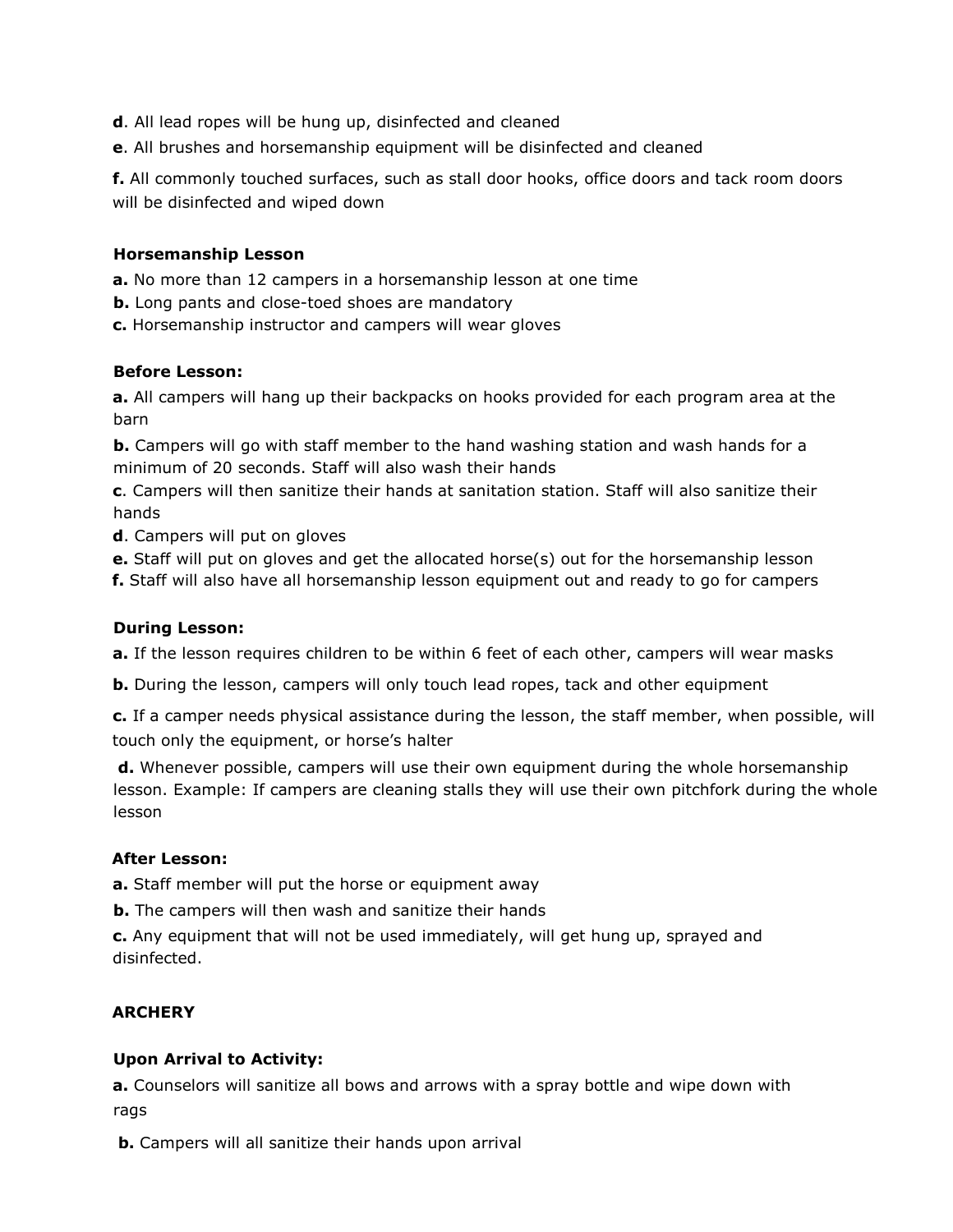## **Social Distancing Precautions/Procedures/Provisions**

## **During the Activity:**

- **a.** Limit one group of 14 at range at a time
- **b.** Campers spread equally
- **c.** Campers are instructed to only pick up their arrows on the range
- **d.** Between usage counselor will wipe down handles of the bows

**e.** Staff wears mask when helping campers directly with pole, fish, bait, etc., and sanitizes hands after

#### **Cleaning/Sanitizing at the Conclusion:**

**a.** Following activity, counselor will wipe down all of the bows prior to returning to the closet

## **Facility and Equipment Daily/Weekly Sanitation Procedures:**

**a.** Area and equipment sanitized by electrostatic cleaning solution weekly

## **ARTS & CRAFTS**

#### **Group of 14 only at Upper Pavilion**

#### **Arts & Crafts**

**a.** Campers use hand sanitizer

- **b.** Campers sit at picnic tables
- **c.** Campers are not allowed to grab supplies and equipment freely

**d.** Campers will raise hand and ask for what they need - to minimize number of things campers touch and potentially contaminate

**e.** Every time a camper is finished using a tool or art supply - staff must wipe it down with sanitizing wipes before storing it properly

## **Arts & Crafts Directors:**

**a.** Organize activities AHEAD OF TIME to be SINGLE CAMPER craft ready and prepared EX: Gallon zip lock bag per camper with all materials in it for the given activity

**b.** Every time a camper is finished using a tool or art supply - staff must wipe it down with sanitizing wipes before storing it properly

**c.** Wear masks entire time campers are present

## **End of each Activity Period**

- **a**. Wiped down with wipes
- **b.** Picnic Tables sprayed with bleach solution

#### **End of each Day/ Week**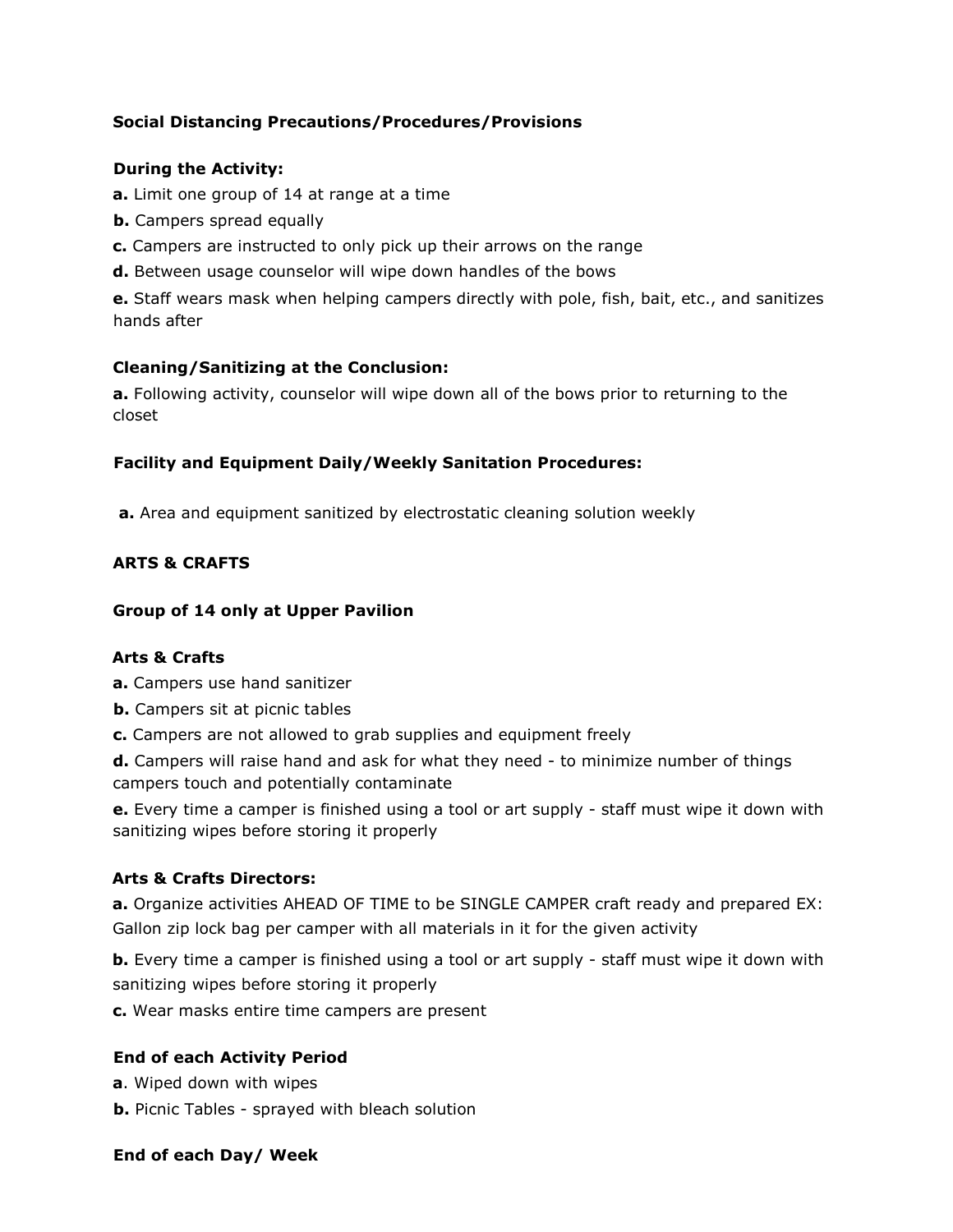**a.** Wipe down with clorox wipes or bleach spray and wipe down - OR Sprayed with electrostatic solution

# **CLAY**

**a**. Portioned out to campers at the beginning of period

**b.** Campers are not allowed to share or trade clay

**c.** Each clay creation is wrapped in plastic wrap by camper at the end of their period - either to be taken home that day or labelled with their name and saved for the next activity period they will work

# **POLLY'S PLACE**

**a.** Benches will have clear indications of where campers will sit

**b.** Assigned benches will not be next to another camper on the side and will have one empty benches in between

**c.** Counselors and directors will direct campers to spot to avoid clusters or

lines **d.** Campers must use hand sanitizer before entering either areas

## **Counselor practices:**

**a**. Songs and skits that require campers and/or staff touching/moving close to one another will be modified

# **End of each Activity Period**

**1.** Wiped down with wipes or bleach sprayed and wiped down

**a.** Tools/equipment/Microphones (counselor use only) used

**b.** At the end of the day - use electrostatic solution or bleach solution for equipment and picnic benches

## **FISHING**

• Campers should be at least 6ft apart on dock and land - capacity dependent on  $#$  of poles, dock/land space and staffing

# **Sanitation Equipment Available**

**a.** Sanitizer bucket in fishing dock storage area:

- **1.** Bucket
- **2.** Disposable gloves
- **3.** Bottle of bleach solution
- **4.** Hand sanitizer
- **5.** Sanitizing wipes

# **Arrive at Fishing**

**a.** Campers use hand sanitizer to disinfect their hands

**b**. Counselor either passes out clorox wipes to each camper and camper wipes down their own fishing pole before use OR counselor uses the Clorox spray bottle and wipes down each pole with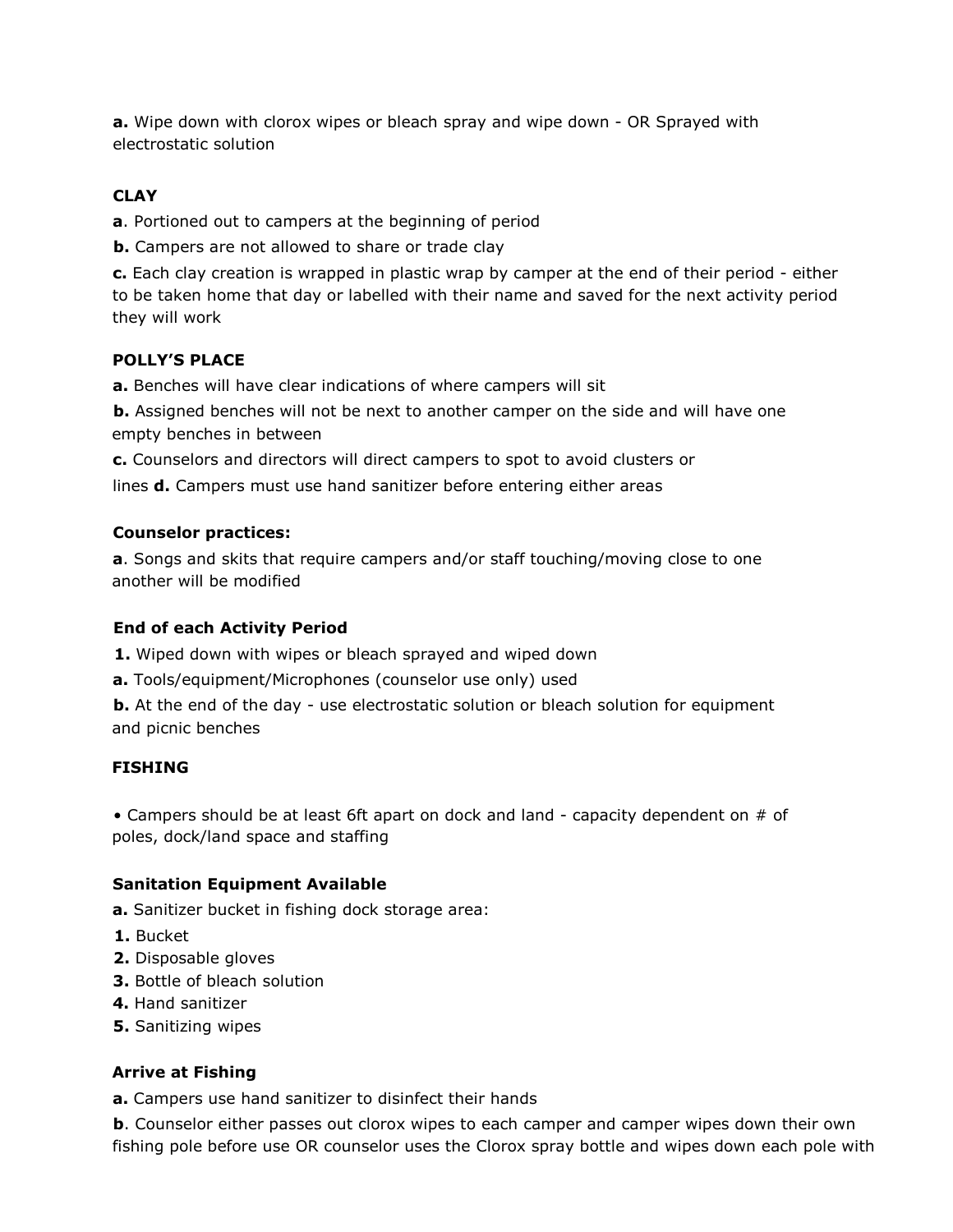Clorox towel

## **During Fishing**

**a**. Campers are stationed 6 feet apart to fish (no masks or gloves needed)

**b.** Staff wears mask when helping campers directly with pole, fish, bait, etc

**c.** Counselor goes over fishing activity guidelines

**1.** Campers should stay 6 feet apart as they fish (if so, no masks needed)

**2.** If they need help, ask for a counselor - don't help each other with poles

**3.** If catch a fish and people want to see, the catcher will walk around with the fish to show everyone at their spot - AKA, ask campers not to run together in a group

## **Conclude/Depart Fishing**

**a.** Counselor either passes out clorox wipes to each camper and camper wipes down their own fishing pole OR counselor uses the Clorox spray bottle and wipes down each pole with Clorox towel as they store them away

**b.** Campers use hand sanitizer to clean own hands once done with activity

# **COOKING**

• MAX 10 campers per 2 counselors - must stay at least 6 feet apart.

## **Practices**:

**1.** Prior to beginning outdoor cooking, campers must wash hands at the nearest bathroom or hand washing station and use hand sanitizer.

**a.** Campers are not allowed to grab materials freely

**b.** More like a classroom where you raise your hand and ask for specific materials- to minimize the number of things campers touch and potentially contaminate **c.** Campers participate one at a time vs all doing at the same time so counselors can ensure campers are not touching the same materials

**d.** Have multiple spoons, plates, bowls, etc. for each camper

**e.** Every time a camper is finished using a bowl, spoon, etc. - staff must place it in a bucket to be properly cleaned

# **Outdoor Cooking**

# **Counselors**

**a.** Organize activities AHEAD OF TIME to be ready and prepared for each camper **1.** EX: 10 bowls, 10 spoons, 10 cups, etc

**2.** Measure out sugar, flour, etc used AHEAD OF TIME

**b.** Every time a camper is finished using a tool or art supply - staff must wipe it down with sanitizing wipes before storing it properly

**c.** Wear masks the entire time campers are present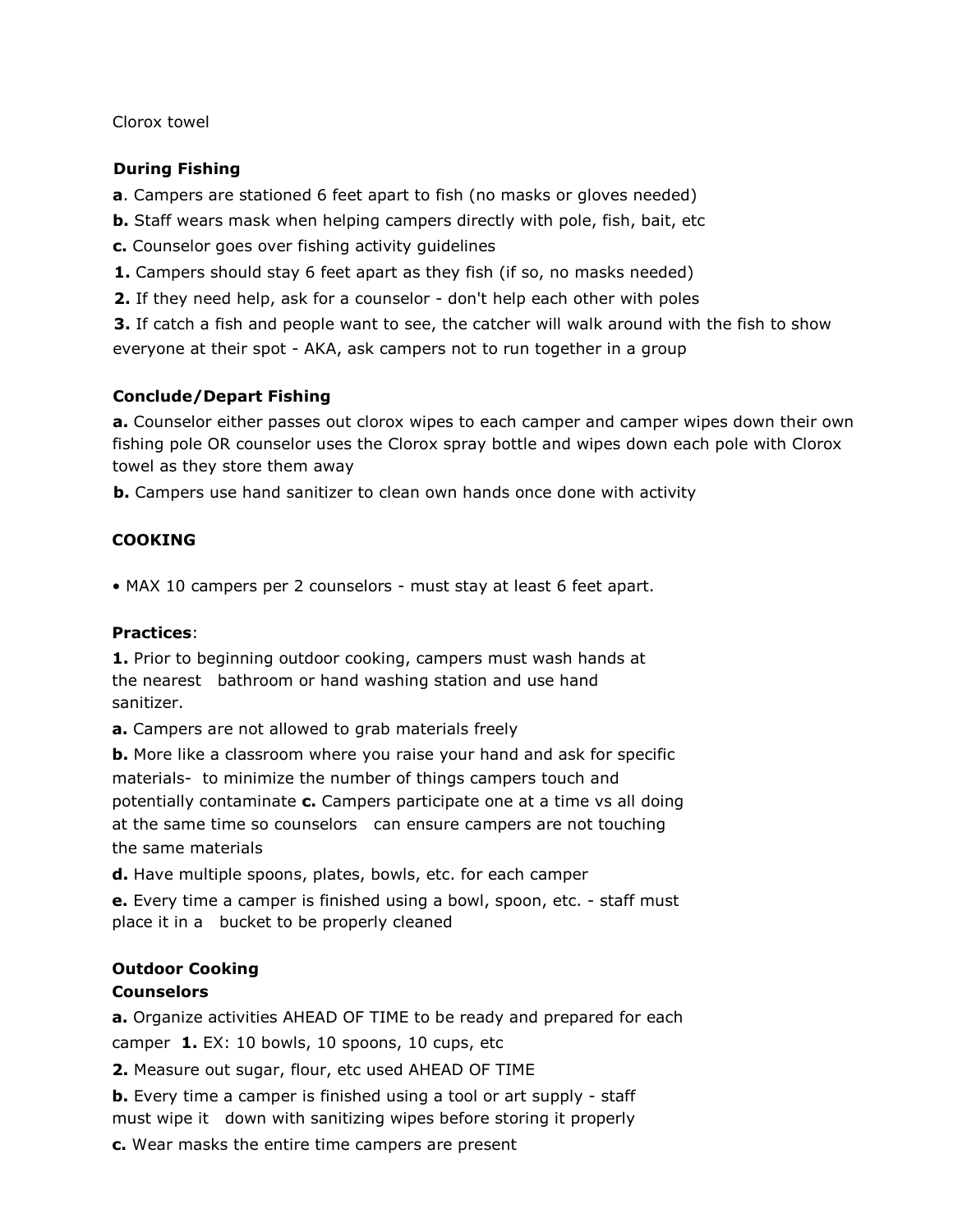#### **End of each Activity Period**

**a.** Take kitchen materials and clean/sanitize properly

**1.** Tools/equipment used that period

**2.** Table tops and door handles - prop door open as much as possible during the day

- **3.** Picnic Tables sprayed with bleach solution
- **4.** Laminated recipes wipes down

#### **POOL**

#### **SWIMMING POLICY**

#### **FAQ About Swim Challenge**

Swimming is a wonderful life skill and a popular activity! It is one of the areas of camp that we are the most cautious and strict on rules and expectations to ensure the safety of all participants.

Our swim challenges are designed to make sure that we know that all campers are capable of swimming without assistance in the level most suitable for their safety. Our number one priority is to keep kids safe. We will always air on the side of caution if a child is teetering on the edge of passing or failing the swim challenge. We also offer opportunities for campers to retake the swim challenge throughout the summer.

All campers complete a safety swim challenge at the beginning of a session to determine swim level. Campers are then clearly identified by wristbands that are visually and easily recognized by lifeguards and staff. For preschool children aged 3 to 5 years old, there will be at least 1 program staff member with every 4 children. For school-age children there will be at least 1 lifeguard for every 25.

#### Procedure for Swim Challenge

Below are all of the expectations from our aquatics department for your child to be deemed as a 'deep end' swimmer, allowing them to swim in water 5 feet or deeper.

Swim 25 yards from the shallow end with their arms coming fully out of the water and feet kicking to the deeper end. This swim should be a 'freestyle' or 'forward crawl'. Lifeguards are looking to see that a child has endurance, and does not become exhausted or need to take a break for long. Underwater swimming, or standing in an area for a non-swimmer, is not considered proof that a child can swim safely in the deep parts of the pool.

All children will be clearly identified by wristbands that are visually and easily recognized by lifeguards and staff. For preschool children aged 3 to 5 years old, there will be at least 1 program staff member with every 4 children. For school-age children there will be at least 1 lifeguard for every 10.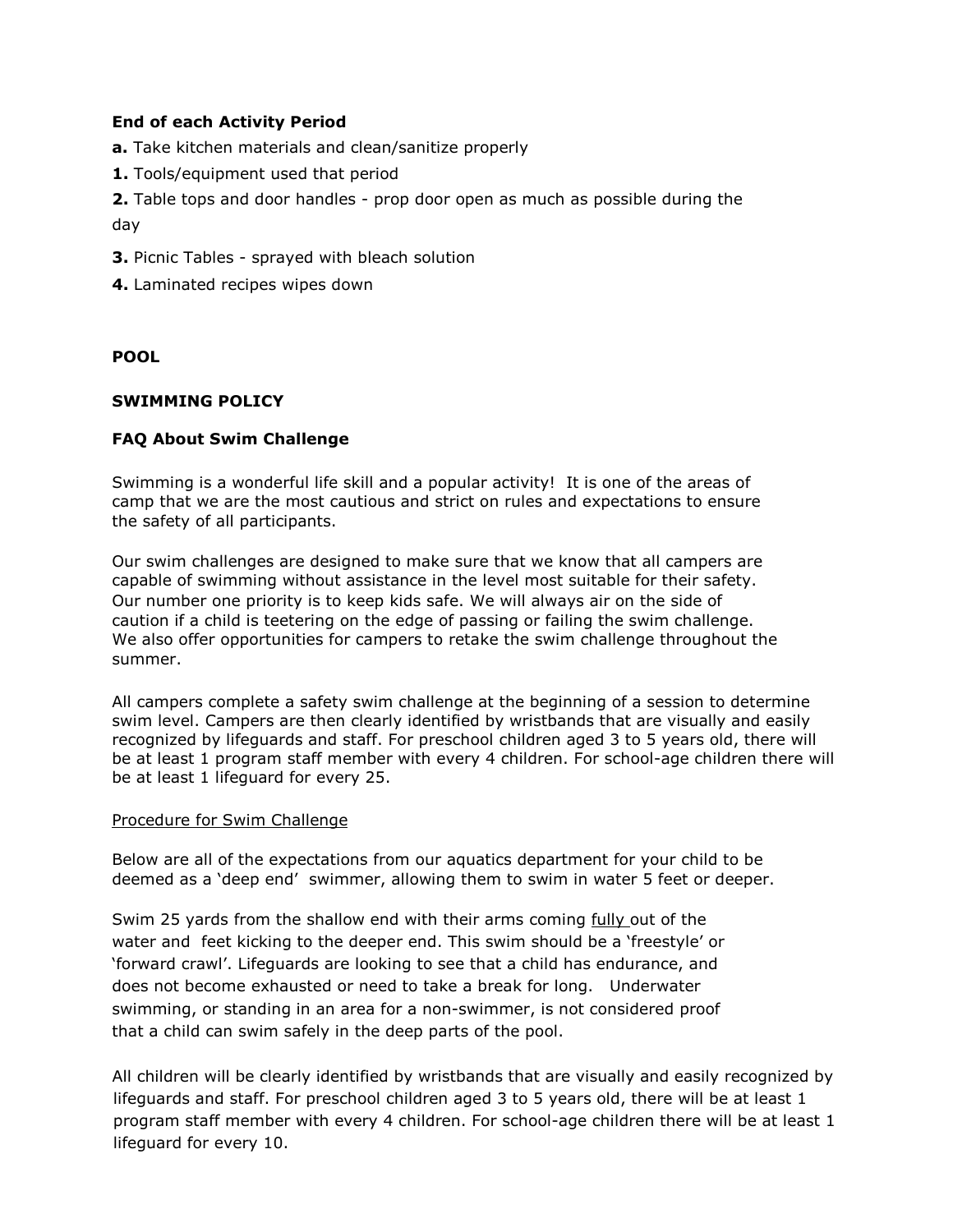Campers will travel by groups of 10. The intention of this process is to: 1) control the flow of groups, and 2) eliminate bottlenecks where camper groups may all be in the same place at the same time. There will be no more than 75 campers at the pool.

# **Upon Arrival to Activity:**

**a.** Campers and staff will have bathing suits on before entering the pool area. Backpacks and shoes will be hung outside the pool area. Campers will wash their hands before and after changing their clothes and entering/ leaving the pool area. Campers will also rinse in the shower before being allowed to swim. Those who aren't swimming shall stay with the group or go as a group with a counselor to their designated non-swim activity.

**b.** Campers will have level swim bands and shall be allowed to swim in designated level areas.

**c.** Non-lifeguard counselors will choose a role during swim time to lead non-contact games. \*Lifeguards are to keep kids safe by watching the water-not supervise and lead games.

**d.** Once the lifeguards are in position and blow the whistle to start, campers and staff can enter the pool.

# **Social Distancing Precautions/Procedures/Provisions During the Activity:**

**a.** Once checked in to their swim areas, campers must stay in their groups of 14

**b.** If campers must go to the bathhouse for restroom reasons, they must go with a counselor. They must wash their hands in the bathhouse.

**c.** Everyone will conduct a form of social distancing. This means they can swim in the water, and play ball related games in the water. They may not hang on each other, wrestle or participate in any activities where they are close together and face to face.

# **Cleaning/Sanitizing at the Conclusion of the Activity:**

**a.** After swimming, everyone must wash hands and sanitize at the earliest moment upon leaving the pool.

 **b.** Campers will leave the pool area and change at the assigned bathroom if necessary.

# **Facility and Equipment Daily/Weekly Sanitation Procedures:**

**a.** Daily: As part of the daily routine, aquatic staff will wipe down the inside of the slide surfaces that are not constantly hit with pool water like: handrails, climbing levels, surfaces that campers touch and recreational equipment in between groups, and at the end of the day

# **ROPES**

Sanitizer bucket at each activity area:

- **1.** Bucket
- **2.** Disposable gloves
- **3.** Bottle of bleach solution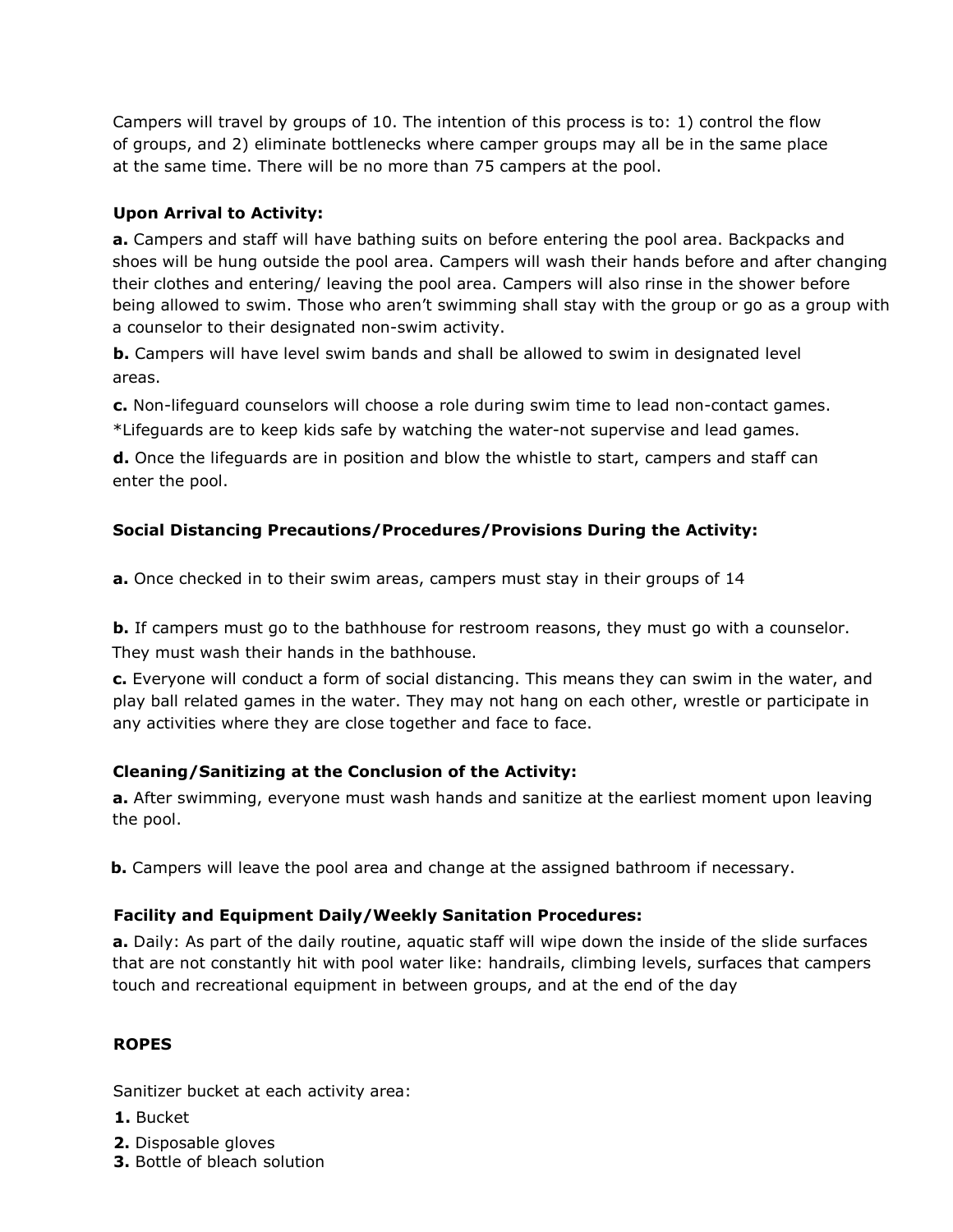**4.** Hand sanitizer

**5.** Sanitizing wipes

• Low Ropes activities only - must practicing social distancing of six feet to facilitate successful team activities

**a.** After activity, everyone must wash hands and sanitize at the earliest moment.

## **SPORTS**

#### **General Safety Precautions:**

**a.** Everyone washes hands before activity

**b.** Everyone sanitizes hands at activity area

**c.** No more than one group of 14 at an activity. If multiple activities in an area, groups must remain at least 6 ft apart (e.g., different sides of the field with a "buffer area" in between)

**d.** Games and activities should be as low contact or no contact as possible. No full body contact or games that involve things like holding hands, linking elbows, or crawling under others

**e.** All equipment handled by campers or staff (balls, racquets, etc.) will be sprayed and wiped down after each activity

**f.** Commonly touched surfaces (gaga pit ledges, gate latches or handles, etc.) will be wiped down after program sessions

**g.** Use sanitizer between games (hydration break + clean hands, at least every ten minutes)

**h.** Everyone sanitizes hands as they leave

#### **Basketball**

**a.** When possible, limit games to low or no contact (e.g., HORSE, Knock Out, etc.) or drills (e.g., dribbling, passing, etc.)

**b.** Team Games can be played within the same group of 14 (e.g., 5-on-5)

**c.** When lining up or waiting to play, give space of six feet, and avoid contact **d.** Take frequent breaks to hydrate and re-clean hands because of shared equipment **e.** Spray and wipe down basketballs after each session

## **Volleyball**

**a.** When playing games, avoid body contact when possible. Limit team size. **b.** Team Games can be played within the same group (e.g., 5-on-5), but not against other groups or mixing with other campers

**c.** Encourage activities with more distance like passing drills

**d.** When lining up or waiting to play, give space of six feet and avoid contact

**e.** Take frequent breaks to hydrate and re-clean hands because of shared equipment

**f.** Spray and wipe down volleyballs after each session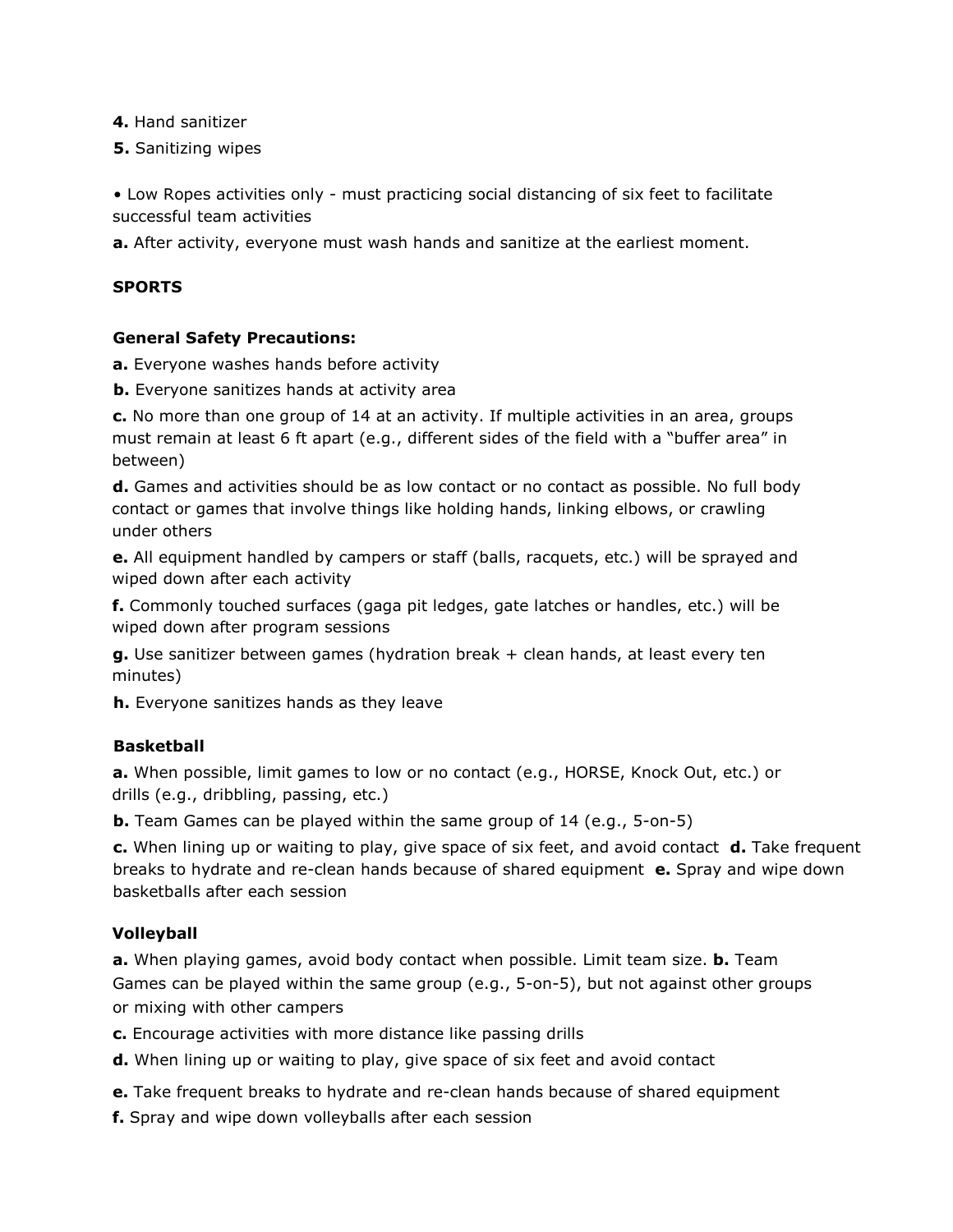#### **Soccer**

**a**. When possible, limit games to low or no contact activities or drills (shooting, dribbling, passing, etc.)

**b**. Team Games can be played within the same group (e.g., 5-on-5), but not against other groups or mixing with other campers

**c.** When lining up or waiting to play, give space and avoid contact

- **d.** Take frequent breaks to hydrate and re-clean hands because of shared equipment
- **e.** Spray and wipe down soccer balls after each session

## **Gaga Ball**

**a.** No more than one group of 7 in the gaga ball pit, including staff

**b.** No body contact inside the pit

**c.** Campers who are knocked out, watching the game, or waiting to play should give space and avoid contact with each other, as well as give space and avoid contact with the Gaga Ball pit

**d.** Take frequent breaks to hydrate and re-clean hands because of shared equipment

**e.** Spray and wipe down gaga balls after each session

## **DCF MANDATED REPORTERS**

The YMCA Staff are mandated reporters. In our professional capacity, we are required by law to report any suspicion or belief that any child under the age of eighteen might have been abused or neglected. This includes leaving a child unattended in a car.

# **DROP OFF & PICK-UP POLICY**

1. Counselors will sign campers in when dropping off for am care.

2. Counselors will sign out campers and ask for ID (if the window placard is not in the car) when picking up. It is a state mandated code.

3. No child will be dismissed from the program with anyone other than the parents or persons listed on our authorization forms unless we have written permission from the parent. Please note it is the responsibility of the parent to inform the staff of any changes regarding authorization. Therefore, the parent must check the child's file with the staff for correct or updated information. (Please be advised, all people who pick up your child will need to show a form of a picture I.D. and know the code word.)

**What do I do if my child will be late, or if I need to pick up my child early?** Please call and notify the camp office at 203-237-7864. All late arrivals and early pickups are at the camp office. Only individuals on your child's approved list (with the code word and photo i.d.) will be allowed to pick up your child from camp.

# **If a Child is Not Picked Up at Closing**

If a child is not picked up after closing hours the following steps will be taken:

1. The child/children will be kept calm, busy and reassured that he/she will be taken care of and their parents are probably held up at work.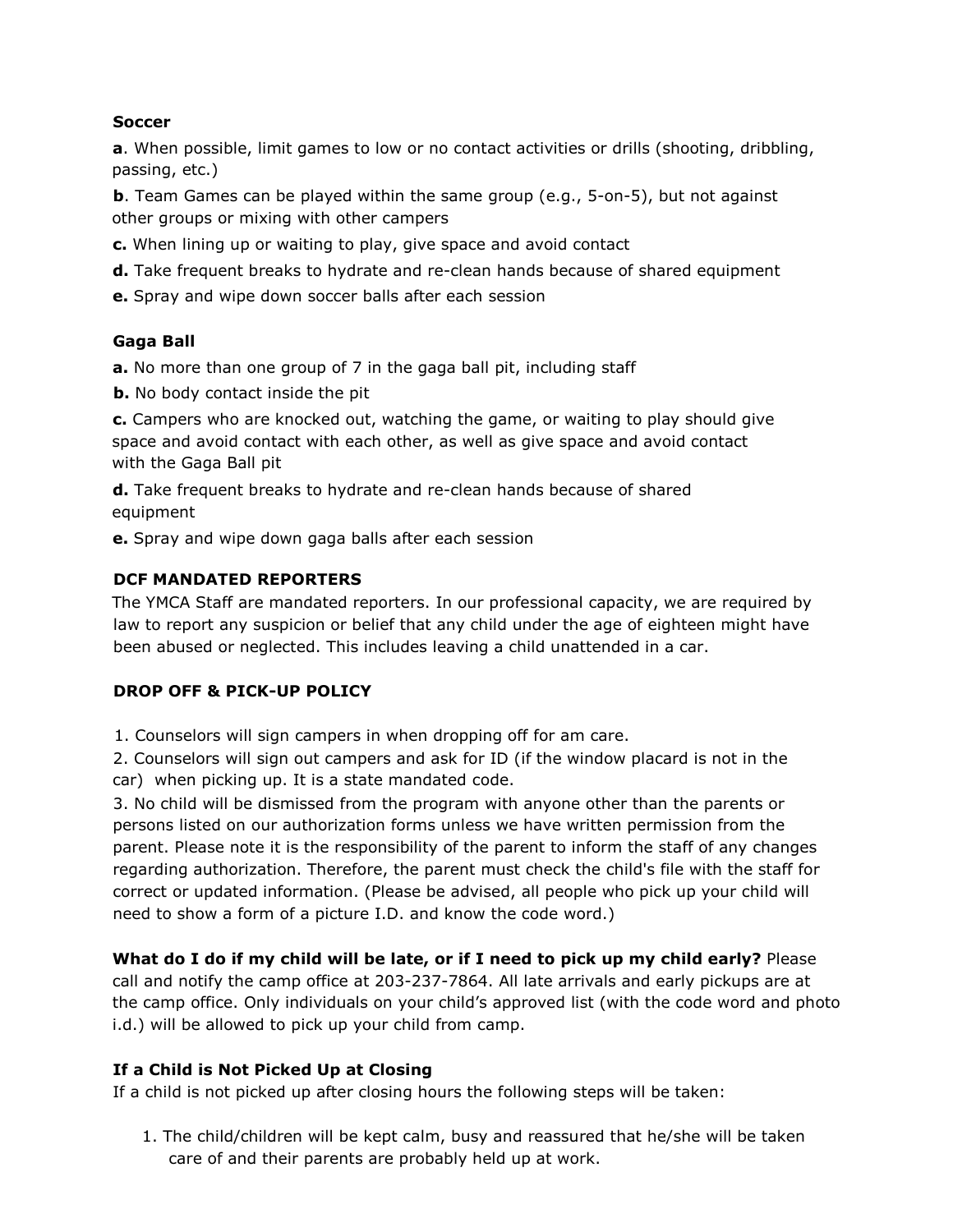- 2. Parents will be called at work, home, and cell phone to try to reach them.
- 3. If parents cannot be reached, we will call the emergency or alternative contact at 5:30 p.m. When the emergency contact person has picked up the child staff will leave notes on the camp office door to tell the parents who picked up the child and when. (Every effort will be made to contact the parent.)

4. At 6:00 p.m. if the child is not picked up the YMCA will have no choice except to call the police department. At that time, the child may be released to the police. 5. Staff members are aware of usual pick up times for individual children and will call if the parents have not picked up around their usual time

#### **DISCIPLINE POLICY**

#### **Behavior Policy Mountain Mist Day Camp 2022**

Mountain Mist Day Camp is determined to provide a safe and fun

environment for all campers, free from bullying and other possible negative behaviors that disrupt a positive day camp experience. We feel that the best way to prevent any negative behaviors from occurring is to provide a quality day program with well trained staff. In the event that a camper exhibits any negative behavior(s), it may result in referral to the camp office, time out of an activity and/or dismissal from the program. By keeping activities moving and well organized, we believe that many potential problems can be avoided or prevented. Disrespect toward staff members or property, injuring other children or staff, disruptive behavior, stealing, leaving camp property, and profanity will not be tolerated. If such a problem occurs, the following steps will be taken:

**1. First Offense : Verbal discussion with the child. The child will be removed from the group for a specified time frame or privileges will be taken away as well as a phone call home to the parents/guardians to inform them of the incident.** 

**2. Second Offense : If a second discussion is needed with the child then a phone call will be made home to the parent/guardian and the child will be sent home for the day with an incident report filled out.** 

**3. Three or more offenses : If the problem persists, or a serious infraction has been made, the camper will be put on suspension (via director's discretion) or removed from the camp program for the remainder of the summer.** 

**The following negative behaviors will be dealt with by the Camp Counselor. If the offense is repeated or the camper is continuously disrupting the group's activities, the camper will miss time out of an activity and/or be sent to the Village Director. The Village Director will evaluate the negative behavior and may notify the parents (depending on severity/frequency), fill out a behavior log and put it in the camper's file and require that the camper miss more time from an activity (depending on severity/frequency).** 

- 1. Minor hitting, shoving or pushing
- 2. Inappropriate language or subject matter
- 3. Not following directions
- 4. Straying from the group
- 5. Distracting counselor/group
- 6. Throwing of objects

**The following negative behaviors will result in camper(s) being sent immediately to one of the Camp Directors. The Camp Director will work with the Village**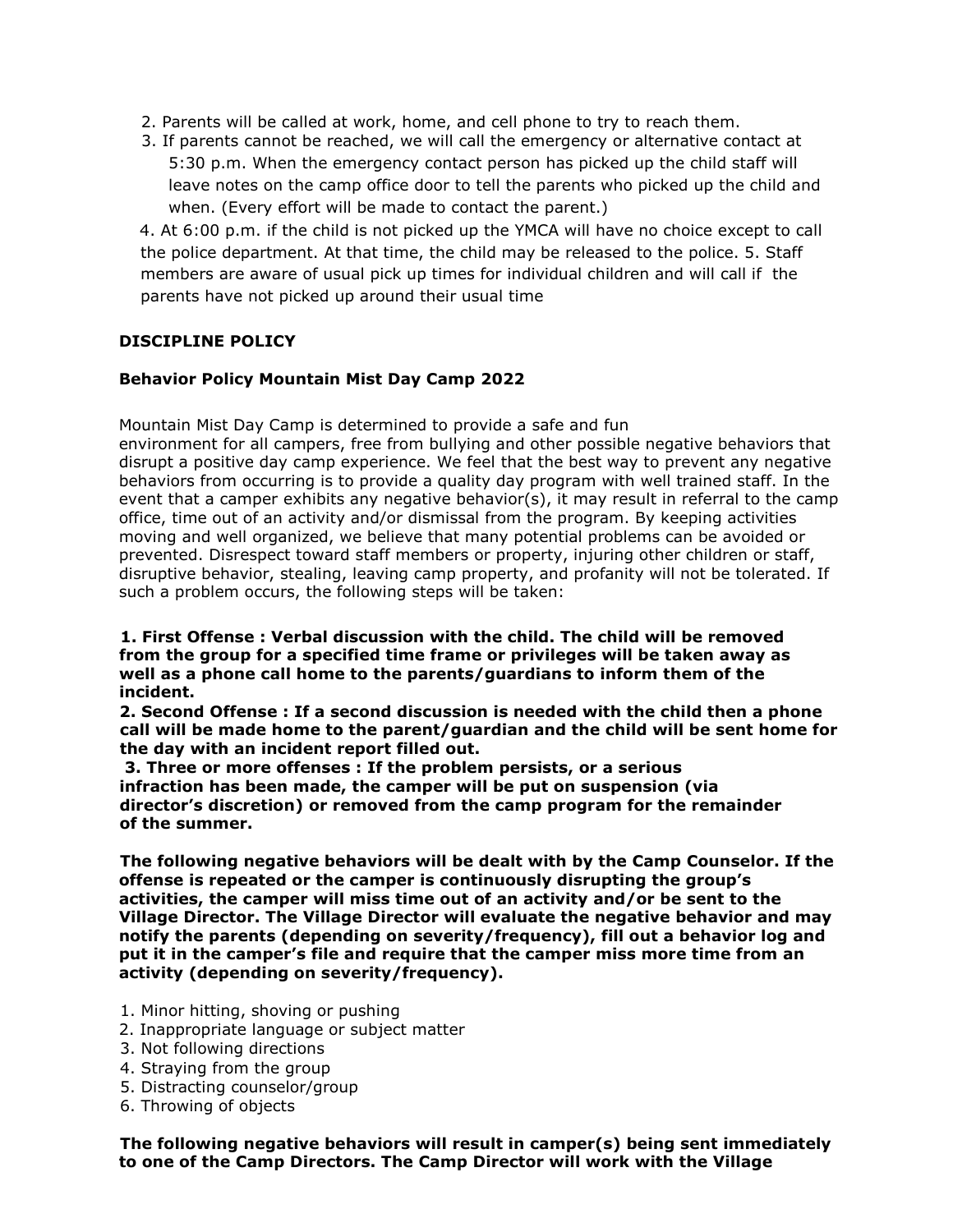#### **Director to evaluate the negative behavior. Parent(s) will be notified, behavior log will be filled out and put into the camper's file and camper may be dismissed from camp (temporarily or permanently).**

- 1. Aggressive physical contact (hitting, shoving, or pushing
- 2. Verbal threats to campers or staff
- 3. Destruction of camp property or property of others
- 4. Stealing
- 5. Possession of drugs, drug paraphernalia, knives or other dangerous items 6.
- Emotional harassment of other campers or staff
- 7. Endangerment to self or others

#### **Preventing and Managing Negative Behavior:**

- 1. Create group rules/set expectations
- 2. Keep activities moving no down time
- 3. Use positive reinforcement
- 4. Be tolerant to certain behaviors being annoying is not negative
- 5. Redirect attention

#### **Have consequences for unacceptable behavior & benefits of acceptable behavior**

- 1. Use "time outs" have them take a break
- 2. Use punishment as a last resort
- 3. Never use physical or emotional punishment
- 4. If necessary, seek assistance Village Director,Camp Director.

**All parties must be honest in communicating the concerns that they are having dealing with the child. It is important for the staff and parents to stay in constant communication. The concerns could be about anything dealing with: behavior, development, speech, a physical condition, etc. We do have outside consultants and agencies that can help.** When we have come across a situation where every possibility has been exhausted, and the child is not benefiting from the programs the facility has to offer, or the behaviors have not changed, the parents will be asked to remove the child from camp. The Meriden YMCA staff will assist as much as possible. We will leave the door open for a child to return to this facility should the behaviors diminish or change to the point where our program would be more conducive to the child's needs.

If you have a problem with your child or another child within this facility, you need to address the problem immediately with the director or assistant director. Please do not text any camp counselor directly, or take matters into your own hands.

- Under no circumstances will any child be frightened, humiliated, neglected, abused, corporal or restrained.
- Under no circumstance will food be taken away for a child misbehaving. Children are not bad, their behavior is what is unacceptable.
- All staff members are expected to act professionally when they are dealing with children. Appropriate language must always be used to emphasize the positive.
- Use supervisors and directors to try to solve problems. Try to work out problems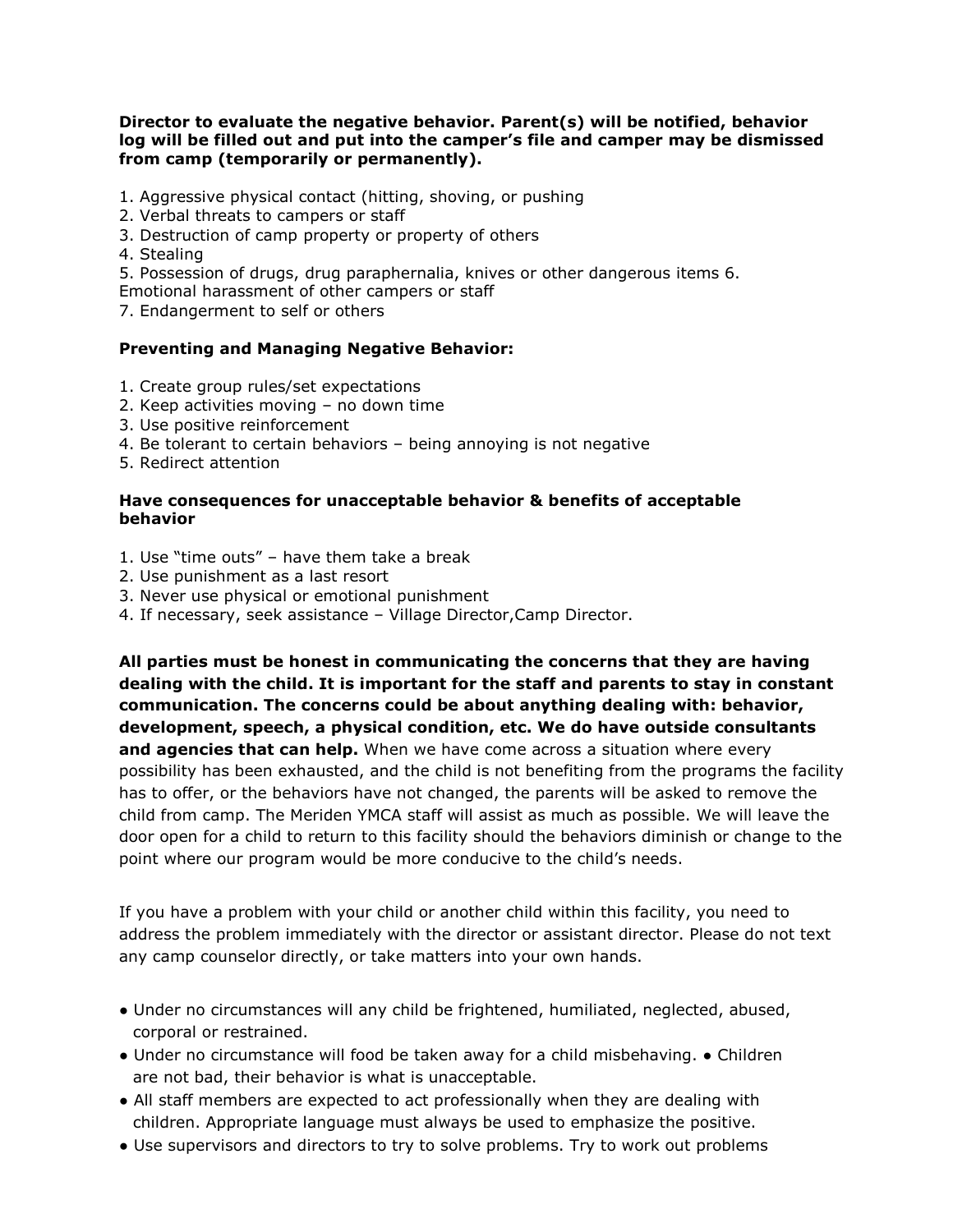with the parents we work as a team.

● Discipline is always under direct staff supervision.

#### **EMERGENCY SAFETY STANDARDS**

A. Emergency Safety Plan for Injury or Acute Illness: In the event of an emergency involving an injury or acute illness, the Camp Director or assistant director must follow these risk reduction measures: Call 911 to summon emergency personnel and then call the Camp Office. Notify the parent or the parent emergency contact number. Isolate the scene to prevent further injury or illness. Have a **staff person** accompany the child to the hospital and stay until the parent arrives. Prepare a written report immediately but no later than 24 hours following the occurrence. In the case of an injury, correct the hazard immediately, if possible; study the occurrence to see if changes can be made to eliminate future injuries

B. Emergency Safety Plan for Covid 19

When to Seek Emergency Medical Attention Look for emergency warning signs\* for COVID-19. If someone is showing any of these signs, seek emergency medical care immediately

- Trouble breathing
- Persistent pain or pressure in the chest
- New confusion
- Inability to wake or stay awake
- Bluish lips or face

\*This list is not all possible symptoms. Please call your medical provider for any other symptoms that are severe or concerning to you.

Call 911 or call ahead to your local emergency facility: Notify the operator that you are seeking care for someone who has or may have COVID-19.

Campers or counselors showing symptoms will be sequestered in a cabin and the local health department will be contacted. Recommendations from local health officials will be followed.

## **Safety Plan for Emergency Evacuation**

As a safety precaution, an emergency evacuation drill must be conducted as follows: Staff will escort the campers out of the building in an orderly fashion, and proceed to a safe area (i.e., at least 75 feet from the facility) at the New Life Church property. All camp staff must remain with their camp group and take attendance. If all campers and staff are accounted for, the Camp Directors, assistant directors and village directors will maintain order and follow the instructions of emergency personnel. If a camper or staff person is missing when the attendance is taken, the emergency personnel must be informed immediately, and staff must follow their instructions. When the emergency drill has been completed, the event must be recorded on the appropriate form, and a record of the dates of all emergency drills must be kept on location.

#### **Fire or Other Hazard**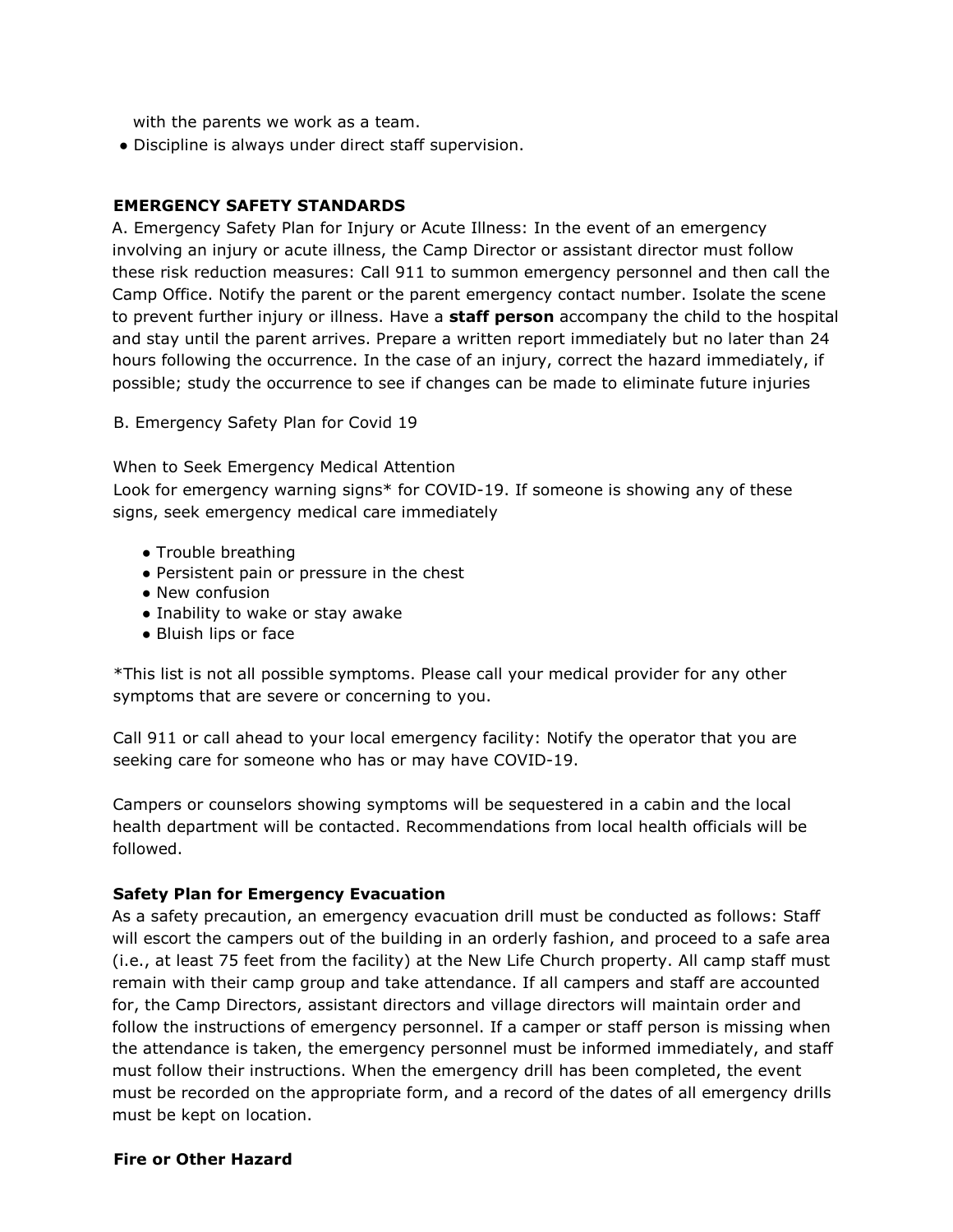If a fire or other hazard occurs, evacuate campers for their safety, following the Emergency Evacuation Safety Plan above. If you cannot stop the fire with a fire extinguisher call 911 for the Fire Department.

#### **Natural Emergencies**

When emergency weather bulletins are issued that warn of high winds, thunderstorms or flooding, the Camp Director will notify campus by the three whistles. The Camp Director, assistant directors and village directors will move campers to safety. Attendance must be taken to ensure that all campers have been accounted for. Those camps that are outside should immediately move to shelter.

## **Emergency Safety Plan for Major Emergencies**

In the event of a major emergency or natural disaster that would be threatening to the well being of the campers (e.g., fire, flood, terrorist act, etc.), the following procedures will be followed:

The YMCA will be contacted to send out emergency texts, one call now, remind, etc. to alert parents of the situation.

#### **Transportation**

Transportation to an alternate site may be arranged and coordinated at the discretion of the Director in consultation with the Supervisor.

#### **Shelter-in-Place**

If appropriate, camps will follow shelter-in-place procedures to ensure camper safety.

## **Communication**

If appropriate, all camp personnel including Camp Directors, Recreation Specialist/Camp Supervisors will work together to notify parents of the whereabouts of campers.

## **Crisis Response Protocol**

The Camp Director will be given the most up-to-date version of the Crisis Response Protocol to follow in the event implementation becomes necessary for the safety of campers, volunteers and staff.

## **Displaced Camper**

Staff are responsible to know the whereabouts of campers at all times, both onsite and when on a field trip away from the campsite. Failure to do so could result in a camper wandering away, which is an extremely dangerous situation. If you are not able to account for a child for any reason, immediately implement the following procedures:

Missing for 0 to 5 Minutes: Alert the Camp Director immediately. Check the area where the camper was last seen. Conduct a thorough roll call and head count to ensure accurate accountability.

Missing for 5 to 10 Minutes: Expand the search area. Assign some staff to conduct the search. Assign other staff to continue supervising the rest of the campers and to continue